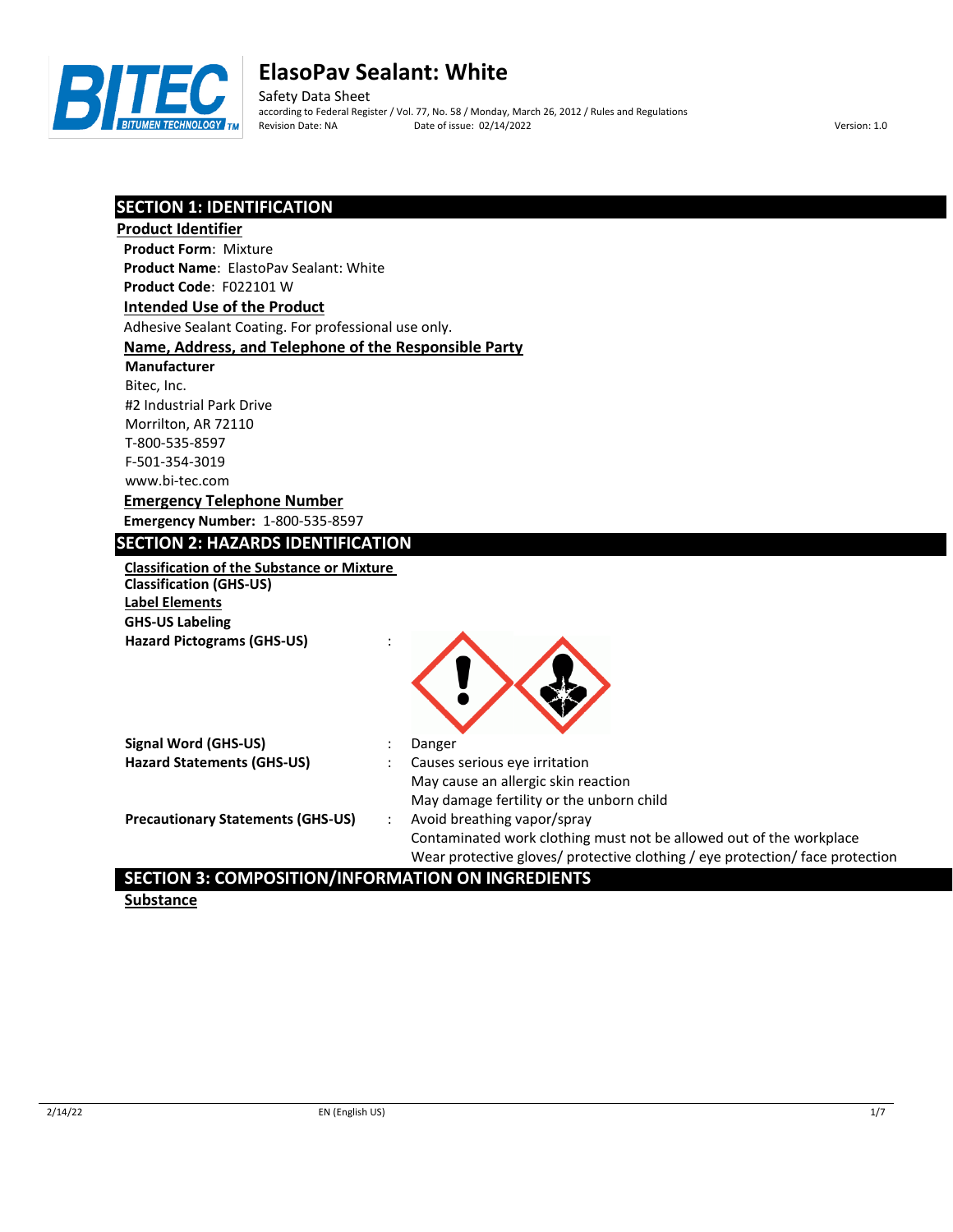

Safety Data Sheet according to Federal Register / Vol. 77, No. 58 / Monday, March 26, 2012 / Rules and Regulations Revision Date: NA Date of issue: 02/14/2022 Version: 1.0

| <b>Ingredient/Chemical Designations</b> | CAS#          | Weight %  |
|-----------------------------------------|---------------|-----------|
| Proprietary polymer                     | Not Available | $10 - 30$ |
| Limestone                               | 1317-65-3     | $10 - 30$ |
| Titanium Dioxide                        | 13463-67-7    | $1 - 5$   |
| Proprietary Thixotrope                  | Not Available | $<$ 1     |
| Proprietary Adhesion Promoter           | Not Available | $<$ 1     |
| <b>Proprietary Catalyst</b>             | Not Available | $<$ 1     |

*Composition comments: Exact concentrations and chemical identities of ingredients not listed above are either classified as non-hazardous or are withheld as a trade secret as covered by OSHA's Hazard Communication Standard, 29 CFR 1910.1200(i).*

| <b>SECTION 4: FIRST AID MEASURES</b>                        |                                                                                                                                                                                                                                                                                                                            |  |  |
|-------------------------------------------------------------|----------------------------------------------------------------------------------------------------------------------------------------------------------------------------------------------------------------------------------------------------------------------------------------------------------------------------|--|--|
| Description of first aid measures                           |                                                                                                                                                                                                                                                                                                                            |  |  |
| General information                                         | Get medical attention if any discomfort continues. Show this Safety Data Sheet to the medical<br>personnel.                                                                                                                                                                                                                |  |  |
| Inhalation                                                  | Move affected person to fresh air and keep warm and at rest in a position comfortable for<br>breathing. Loosen tight clothing such as collar, tie or belt. Get medical attention if symptoms are<br>severe or persist.                                                                                                     |  |  |
| Ingestion                                                   | Rinse mouth thoroughly with water. Get medical advice/attention if you feel unwell. Do not<br>induce vomiting unless under the direction of medical personnel                                                                                                                                                              |  |  |
| <b>Skin Contact</b>                                         | It is important to remove the substance from the skin immediately. In the event of any<br>sensitization symptoms developing, ensure further exposure is avoided. Remove<br>contamination with soap and water or recognized skin cleansing agent. Get medical attention<br>if symptoms are severe or persist after washing. |  |  |
| Eye contact                                                 | Rinse immediately with plenty of water. Do not rub eye. Remove any contact lenses and open<br>eyelids wide apart. Continue to rinse for at least 15 minutes and get medical attention.                                                                                                                                     |  |  |
| Protection of first aiders                                  | First aid personnel should wear appropriate protective equipment during any rescue.                                                                                                                                                                                                                                        |  |  |
| Most important symptoms and effects, both acute and delayed |                                                                                                                                                                                                                                                                                                                            |  |  |
| General information                                         | The severity of the symptoms described will vary dependent on the concentration and the length<br>of exposure.                                                                                                                                                                                                             |  |  |
| Inhalation                                                  | Prolonged or repeated exposure may cause the following adverse effects: Suspected of causing<br>cancer.                                                                                                                                                                                                                    |  |  |
| Ingestion                                                   | May cause sensitization or allergic reactions in sensitive individuals. Prolonged or repeated                                                                                                                                                                                                                              |  |  |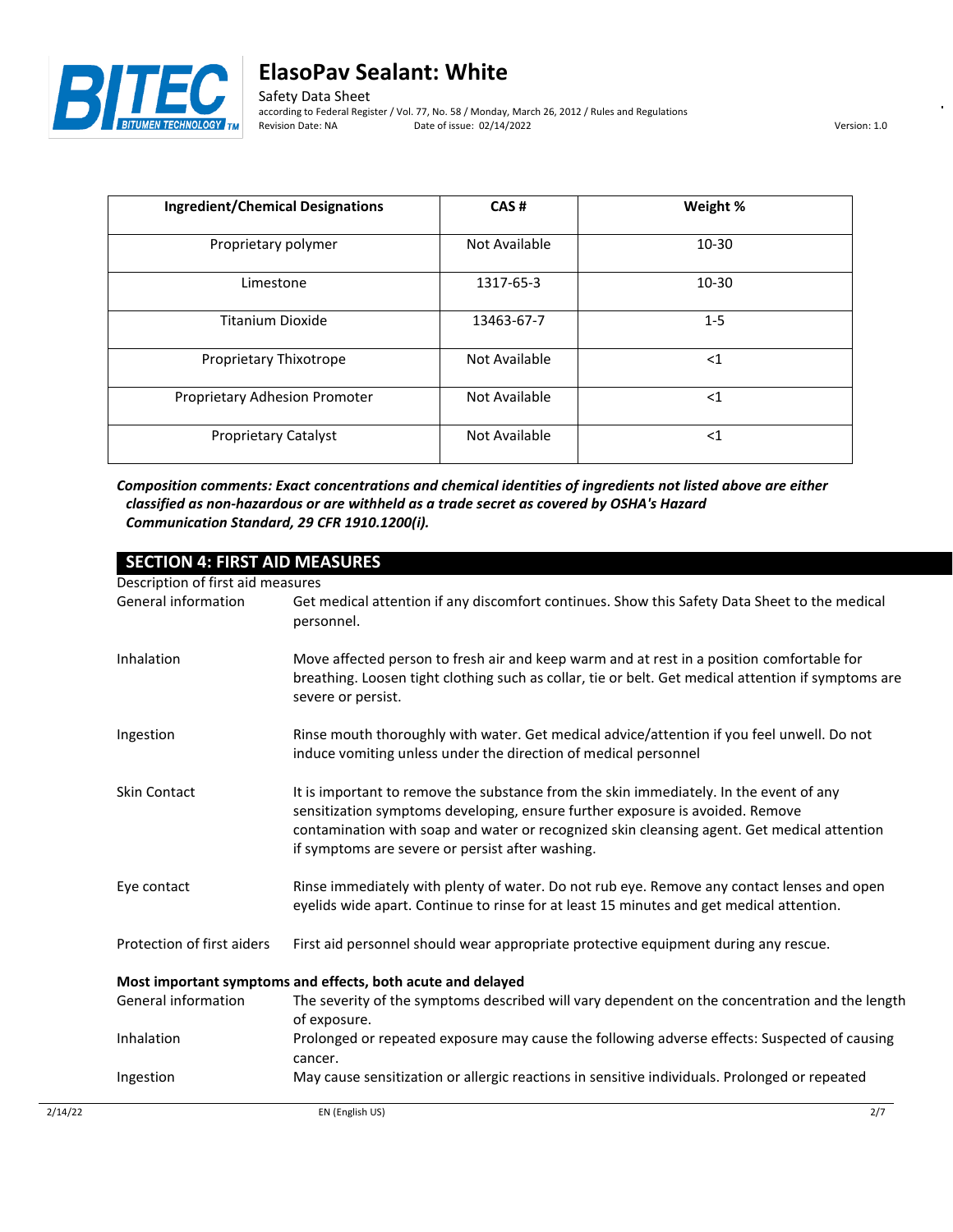

Safety Data Sheet according to Federal Register / Vol. 77, No. 58 / Monday, March 26, 2012 / Rules and Regulations Revision Date: NA Date of issue: 02/14/2022 Version: 1.0

|              | exposure may cause the following auverse effects. Suspected or causing called .                    |
|--------------|----------------------------------------------------------------------------------------------------|
| Skin contact | May cause skin sensitization or allergic reactions in sensitive individuals. Prolonged or repeated |
|              | exposure may cause the following adverse effects: Suspected of causing cancer.                     |
| Eye contact  | Causes serious eye damage. Symptoms following overexposure may include the following: Pain.        |
|              | Profuse watering of the eyes. Redness.                                                             |
|              |                                                                                                    |

exposure may cause the following adverse effects: Suspected of causing cancer.

#### **Indication of immediate medical attention and special treatment needed**

#### Notes for the doctor Treat symptomatically.

## **SECTION 5: FIRE-FIGHTING MEASURES**

### **Extinguishing Media**

**Suitable Extinguishing Media:** The product is not flammable. Extinguish with alcohol-resistant foam, carbon dioxide, dry powder or water fog. Use fire-extinguishing media suitable for the surrounding fire.

**Unsuitable Extinguishing Media:** Do not use water jet as an extinguisher, as this will spread the fire.

### **Special Hazards Arising from the Substance or Mixture**

**Specific hazards** Containers can burst or explode when heated, due to excessive pressure build up

**Hazardous combustion products** Thermal decomposition or combustion products may include the following substances: Harmful gases or vapors.

### **Advice for Firefighters**

Avoid breathing fire gases or vapors. Evacuate area. Keep upwind to avoid inhalation of gases, vapors, fumes and smoke. Ventilate closed spaces before entering them. Cool containers exposed to heat with water spray and remove them from the fire area if it can be done without risk. Cool containers exposed to flames with water until well after the fire is out. If a leak or spill has not ignited, use water spray to disperse vapors and protect men stopping the leak. Control run-off water by containing and keeping it out of sewers and watercourses. If risk of water pollution occurs, notify appropriate authorities. **Firefighting Instructions:** Exercise caution when fighting any chemical fire.

**Protection During Firefighting:** Do not enter fire area without proper protective equipment, including respiratory protection. Hazardous Combustion Products: Carbon oxides (CO, CO<sub>2</sub>).

## **Reference to Other Sections**

Refer to section 9 for flammability properties.

## **SECTION 6: ACCIDENTAL RELEASE MEASURES**

## **Personal precautions, protective equipment and emergency procedures**

**Personal precautions:** Wear protective clothing as described in Section 8 of this safety data sheet. No action shall be taken without appropriate training or involving any personal risk. Do not touch or walk into spilled material. Avoid contact with skin and eyes.

#### **Environmental precautions**

**Environmental precautions**: Avoid discharge into drains or watercourses or onto the ground. Avoid discharge to the aquatic environment.

## **Methods and material for containment and cleaning up**

**Methods for cleaning up:** Wear protective clothing as described in Section 8 of this safety data sheet. Clear up spills immediately and dispose of waste safely. Small Spillages: Collect spillage. Large Spillages: Absorb spillage with noncombustible, absorbent material. The contaminated absorbent may pose the same hazard as the spilled material. Collect and place in suitable waste disposal containers and seal securely. Label the containers containing waste and contaminated materials and remove from the area as soon as possible. Flush contaminated area with plenty of water. Wash thoroughly after dealing with a spillage. For waste disposal, see Section 13.

**Reference to other sections:** For personal protection, see Section 8. See Section 11 for additional information on health hazards. See Section 12 for additional information on ecological hazards. For waste disposal, see Section 13.

## **SECTION 7: HANDLING AND STORAGE**

**Precautions for Safe Handling**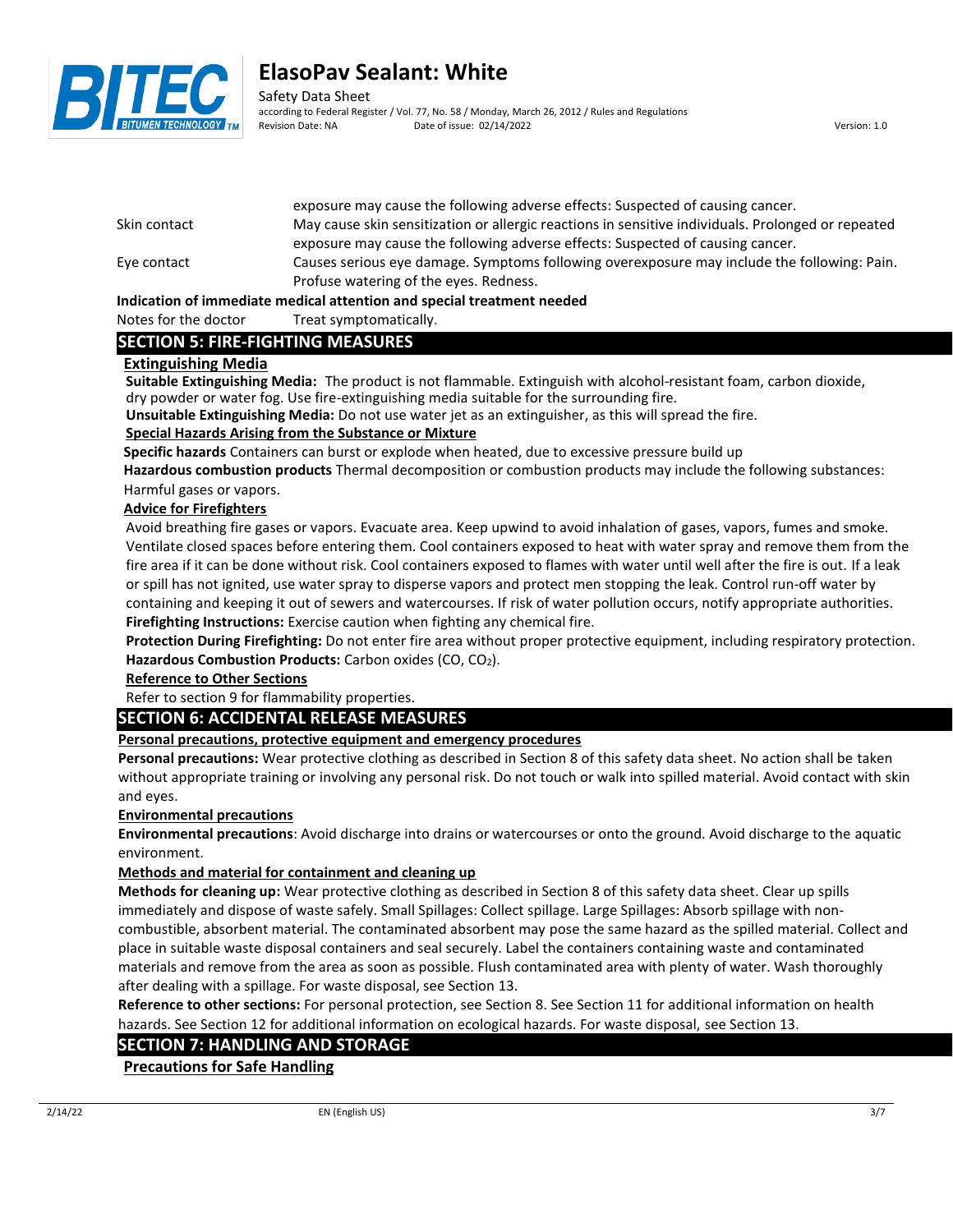

Safety Data Sheet according to Federal Register / Vol. 77, No. 58 / Monday, March 26, 2012 / Rules and Regulations Date of issue: 02/14/2022 Version: 1.0

| <b>Usage Precautions</b>                                                                                                                                                                                            | Read and follow manufacturer's recommendations. Wear protective clothing as<br>described in Section 8 of this safety data sheet. Keep away from food, drink and<br>animal feeding stuffs. Handle all packages and containers carefully to minimize<br>spills. Keep container tightly sealed when not in use. Avoid the formation of<br>mists. Suspected of causing cancer. Do not handle until all safety precautions<br>have been read and understood. Do not handle broken packages without<br>protective equipment. Do not reuse empty containers. |
|---------------------------------------------------------------------------------------------------------------------------------------------------------------------------------------------------------------------|-------------------------------------------------------------------------------------------------------------------------------------------------------------------------------------------------------------------------------------------------------------------------------------------------------------------------------------------------------------------------------------------------------------------------------------------------------------------------------------------------------------------------------------------------------|
| Advice on general occupational hygiene                                                                                                                                                                              | Wash promptly if skin becomes contaminated. Take off contaminated clothing<br>and wash before reuse. Wash contaminated clothing before reuse                                                                                                                                                                                                                                                                                                                                                                                                          |
| Conditions for safe storage, including any incompatibilities                                                                                                                                                        |                                                                                                                                                                                                                                                                                                                                                                                                                                                                                                                                                       |
| <b>Storage precautions</b>                                                                                                                                                                                          | Store away from incompatible materials (see Section 10). Store locked up. Keep<br>only in the original container. Keep container tightly closed, in a cool, well-<br>ventilated place. Keep containers upright. Protect containers from damage.                                                                                                                                                                                                                                                                                                       |
| <b>Storage Class</b>                                                                                                                                                                                                | Chemical storage                                                                                                                                                                                                                                                                                                                                                                                                                                                                                                                                      |
| Specific end use(s)                                                                                                                                                                                                 | The identified uses for this product are detailed in Section 1.                                                                                                                                                                                                                                                                                                                                                                                                                                                                                       |
|                                                                                                                                                                                                                     |                                                                                                                                                                                                                                                                                                                                                                                                                                                                                                                                                       |
| SECTION 8: EXPOSURE CONTROLS/PERSONAL PROTECTION<br><b>Control Parameters</b><br>Use standard protocols for exposure to particulates.<br><b>Occupational exposure limits</b>                                        |                                                                                                                                                                                                                                                                                                                                                                                                                                                                                                                                                       |
| <b>Proprietary Polymer</b><br>Long-term exposure limit (8-hour TWA): ACGIH 50 ppm<br>Long-term exposure limit (8-hour TWA): OSHA 500 ppm 1800 mg/m <sup>3</sup>                                                     |                                                                                                                                                                                                                                                                                                                                                                                                                                                                                                                                                       |
| Limestone<br>Long-term exposure limit (8-hour TWA): OSHA 5 mg/m <sup>3</sup> respirable fraction<br>Long-term exposure limit (8-hour TWA): OSHA 15 mg/m <sup>3</sup> total dust                                     |                                                                                                                                                                                                                                                                                                                                                                                                                                                                                                                                                       |
| <b>Titanium Dioxide</b><br>Long-term exposure limit (8-hour TWA): ACGIH 10 mg/m <sup>3</sup><br>Not classified as a Human Carcinogen<br>Long-term exposure limit (8-hour TWA): OSHA 15 mg/m <sup>3</sup> total dust |                                                                                                                                                                                                                                                                                                                                                                                                                                                                                                                                                       |
| <b>Proprietary Catalyst</b>                                                                                                                                                                                         | $\epsilon$ limit (0 heavy TIMA), ACCILLO 4 use $\ell$ as 3 inheriable function                                                                                                                                                                                                                                                                                                                                                                                                                                                                        |

**Long-term exposure limit (8-hour TWA): ACGIH 0.1 mg/m³ inhalable fraction** *Confirmed Animal Carcinogen with Unknown Relevance to Humans* **Long-term exposure limit (8-hour TWA): OSHA 0.1mg/m³ Short-term exposure limit (8-hour TWA): OSHA 0.1mg/m³**

| <b>Proprietary Polymer</b>         | Immediate danger to life and health:                                                                                        | 1100 ppm               |  |
|------------------------------------|-----------------------------------------------------------------------------------------------------------------------------|------------------------|--|
| Titanium Dioxide (CAS: 13463-67-7) |                                                                                                                             |                        |  |
|                                    | Immediate danger to life and health:                                                                                        | 5000 mg/m <sup>3</sup> |  |
| <b>Exposure Controls</b>           |                                                                                                                             |                        |  |
|                                    | Appropriate Engineering Controls: Provide adequate ventilation. Where reasonably practicable this should be achieved by     |                        |  |
|                                    | the use of local exhaust ventilation and good general extraction. If these are not sufficient to maintain concentrations of |                        |  |
|                                    | particulates and any vapor below occupational exposure limits suitable respiratory protection must be worn.                 |                        |  |
|                                    |                                                                                                                             |                        |  |

## **Personal Protective Equipment:**

**Hand Protection:** It is recommended that chemical-resistant, impervious gloves are worn. The most suitable glove should be chosen in consultation with the glove supplier/manufacturer, who can provide information about the breakthrough time of the glove material. To protect hands from chemicals, gloves should comply with OSHA 1910.138 and be demonstrated to be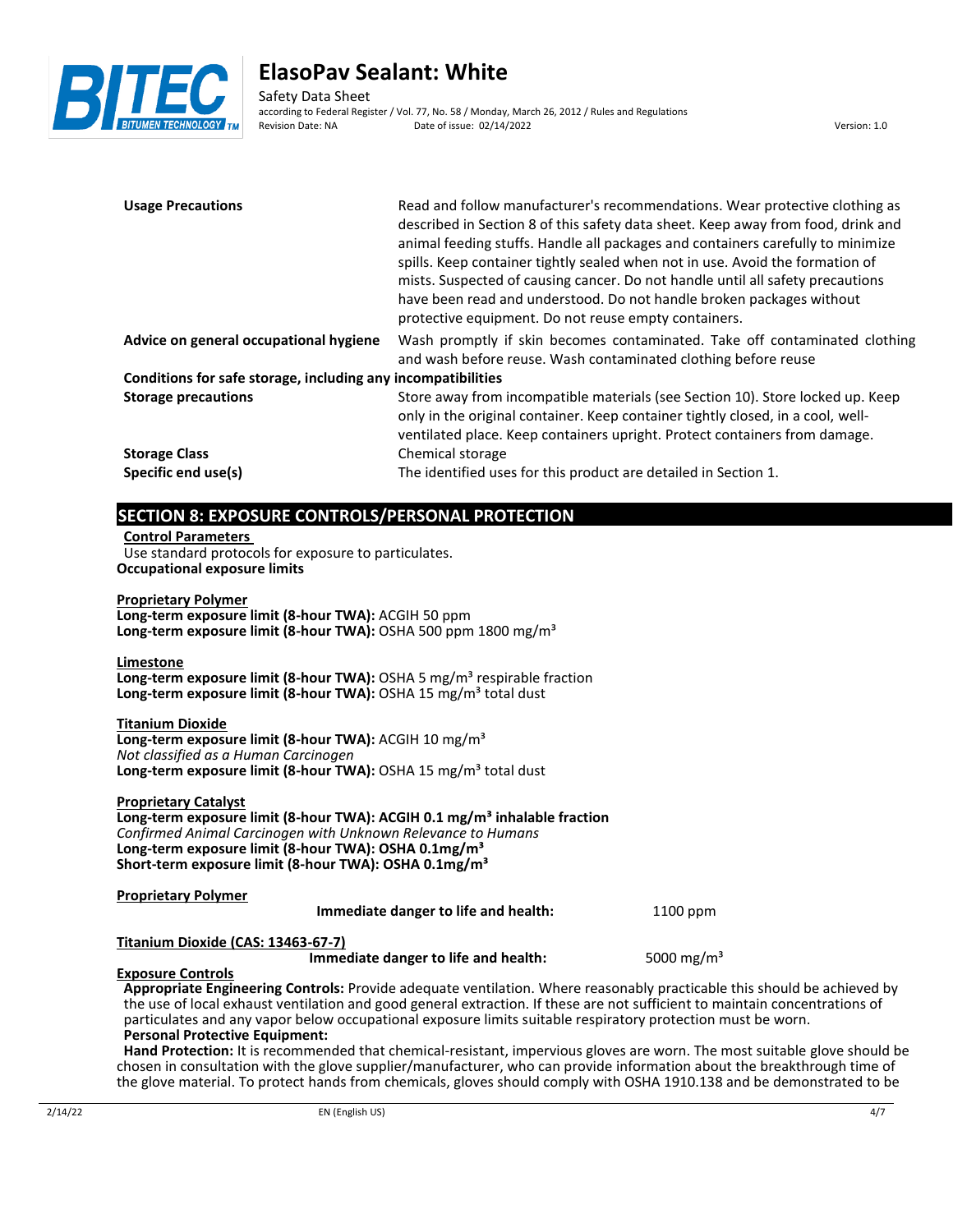

according to Federal Register / Vol. 77, No. 58 / Monday, March 26, 2012 / Rules and Regulations<br>Revision Date: NA Date of issue: 02/14/2022 Pate of issue: 02/14/2022 Version: 1.0

impervious to the chemical and resist degradation. Considering the data specified by the glove manufacturer, check during use that the gloves are retaining their protective properties and change them as soon as any deterioration is detected. Frequent changes are recommended.

**Eye/Face Protection:** Wear tight-fitting, chemical splash goggles or face shield. If inhalation hazards exist, a full-face respirator may be required instead.

**Skin and Body Protection:** May cause skin sensitization or allergic reactions in sensitive individuals. Wear appropriate clothing to prevent repeated or prolonged skin contact.

**Respiratory Protection:** Ensure all respiratory protective equipment is suitable for its intended use and is NIOSH approved. Check that the respirator fits tightly and the filter is changed regularly. Gas and combination filter cartridges should comply with OSHA 1910.134. Full face mask respirators with replaceable filter cartridges should comply with OSHA 1910.134. Half mask and quarter mask respirators with replaceable filter cartridges should comply with OSHA 1910.134. **Hygiene measures** Wash after use and before eating, smoking and using the toilet. Do not eat, drink or smoke when using this product.

**Environmental exposure controls:** Keep container tightly sealed when not in use. Emissions from ventilation or work process equipment should be checked to ensure they comply with the requirements of environmental protection legislation. In some cases, fume scrubbers, filters or engineering modifications to the process equipment will be necessary to reduce emissions to acceptable levels.

## **SECTION 9: PHYSICAL AND CHEMICAL PROPERTIES**

**Information on Basic Physical and Chemical Properties** 

| Appearance                     | Paste            |
|--------------------------------|------------------|
| Odor                           | : Characteristic |
| Melting point / freezing point | Not established  |
| Vapor density                  | : >1             |
|                                |                  |
| VOC's                          | $<$ 25 g/L       |

## **SECTION 10: STABILITY AND REACTIVITY**

**Reactivity:** Hazardous Polymerization will not occur.

**Chemical Stability:** Stable at normal ambient temperatures and when used as recommended. Stable under the prescribed storage conditions.

**Possibility of Hazardous Reactions:** No data available**.**

**Conditions to Avoid:** There are no known conditions that are likely to result in a hazardous situation.

**Incompatible Materials:** No specific material or group of materials is likely to react with the product to produce a hazardous situation.

**Hazardous Decomposition Products:** Does not decompose when used and stored as recommended. Thermal decomposition or combustion products may include the following substances: Harmful gases or vapors.

## **SECTION 11: TOXICOLOGICAL INFORMATION**

#### **Acute Toxicity**

**Serious eye damage/irritation** - Causes serious eye irritation

**Carcinogenicity** Contains a substance which may cause cancer by inhalation.

**IARC carcinogenicity** Contains a substance which may be potentially carcinogenic. IARC Group 2B Possibly carcinogenic to humans.

**General information** May cause cancer after repeated exposure. Risk of cancer depends on duration and level of exposure. The severity of the symptoms described will vary dependent on the concentration and the length of exposure. **Inhalation** No specific symptoms known.

**Ingestion** May cause sensitization or allergic reactions in sensitive individuals.

**Skin Contact** May cause skin sensitization or allergic reactions in sensitive individuals.

**Eye contact** Causes serious eye damage. Symptoms following overexposure may include the following: Pain. Profuse watering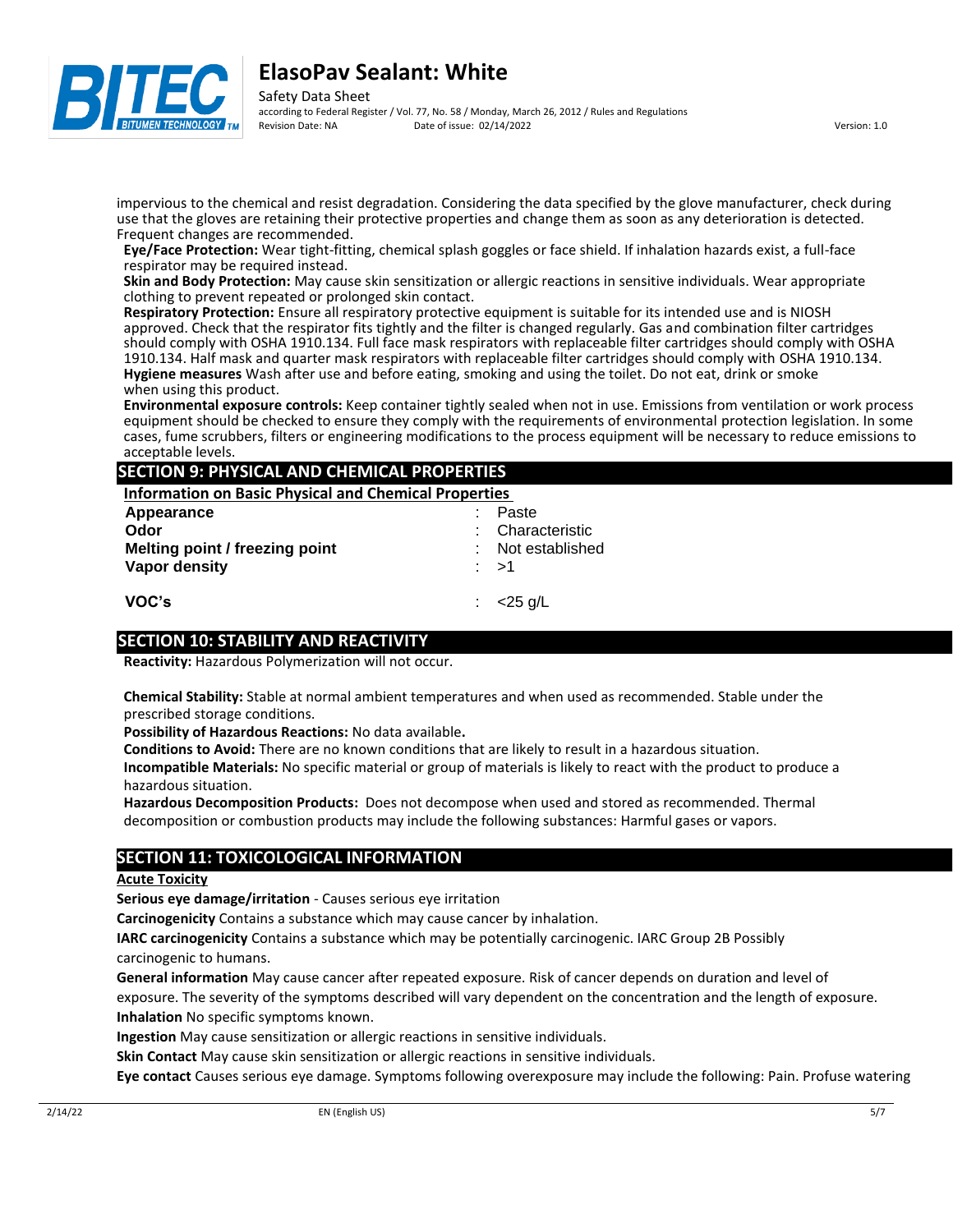

Safety Data Sheet according to Federal Register / Vol. 77, No. 58 / Monday, March 26, 2012 / Rules and Regulations Revision Date: NA Date of issue: 02/14/2022 Version: 1.0

of the eyes. Redness.

**Route of exposure** Ingestion Inhalation Skin and/or eye contact

**Target Organs** No specific target organs known.

## **SECTION 12: ECOLOGICAL INFORMATION**

**12.1. Toxicity**

Aquatic Chronic 3 – H412 Harmful to aquatic life with long lasting effects

### **12.2. Persistence and degradability**

There is no data available on the preparation itself.

### **12.3. Bioaccumulative potential**

Not Measured

#### **12.4. Mobility in soil**

No data available.

### **12.5. Other adverse effects**

An environmental hazard cannot be excluded in the event of unprofessional handling or disposal.

Potentially toxic to aquatic life.

## **SECTION 13: DISPOSAL CONSIDERATIONS**

**Waste Disposal Recommendations:** Dispose of waste material in accordance with all local, regional, national, and international regulations.

## **SECTION 14: TRANSPORT INFORMATION**

**In Accordance with DOT** – Not Regulated

**In Accordance with IMDG** – Not Regulated

**In Accordance with IATA** – Not Regulated

**In Accordance with TDG** – Not Regulated

## **SECTION 15: REGULATORY INFORMATION**